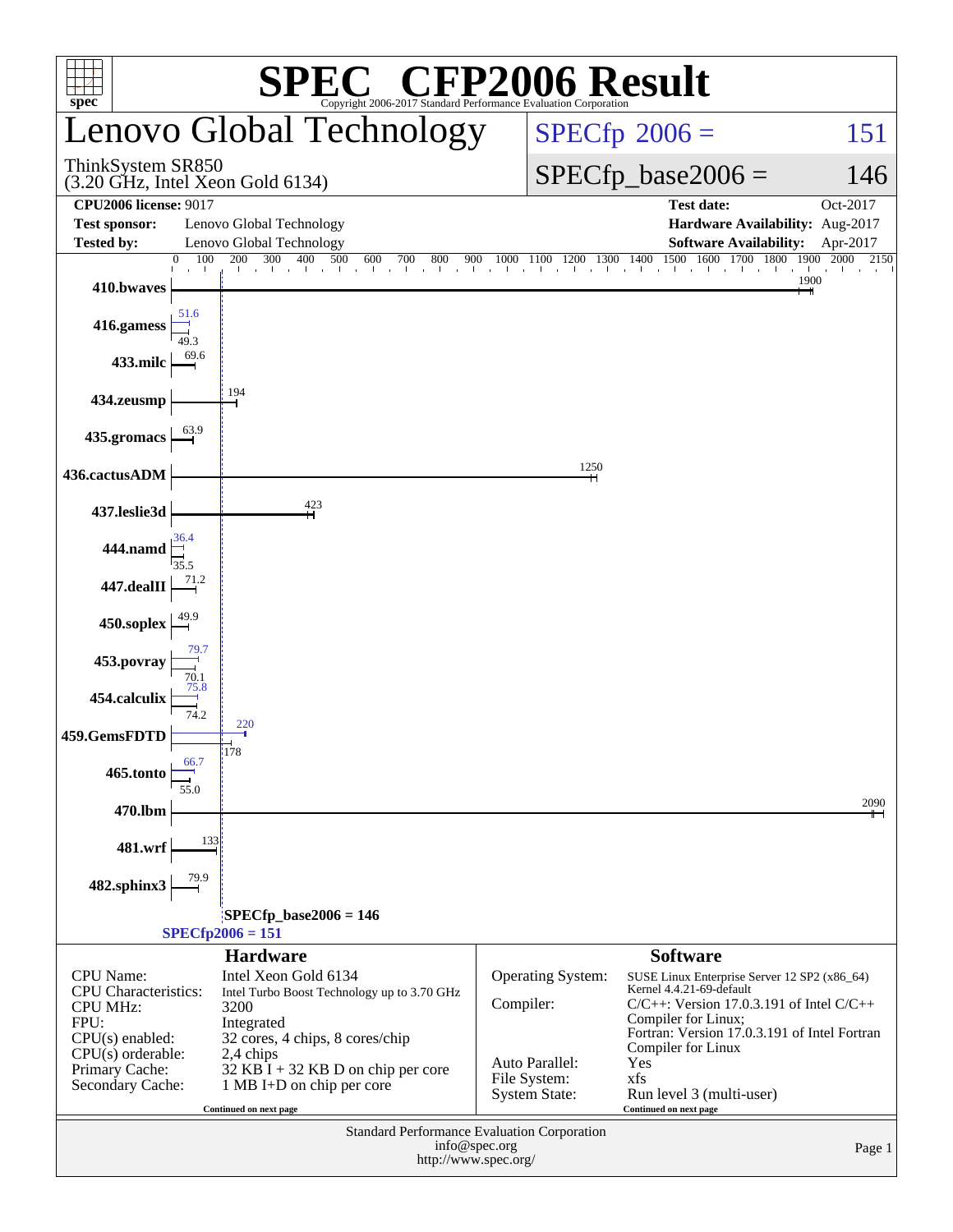

# enovo Global Technology

#### ThinkSystem SR850

(3.20 GHz, Intel Xeon Gold 6134)

 $SPECfp2006 = 151$  $SPECfp2006 = 151$ 

### $SPECfp\_base2006 = 146$

**[CPU2006 license:](http://www.spec.org/auto/cpu2006/Docs/result-fields.html#CPU2006license)** 9017 **[Test date:](http://www.spec.org/auto/cpu2006/Docs/result-fields.html#Testdate)** Oct-2017 **[Test sponsor:](http://www.spec.org/auto/cpu2006/Docs/result-fields.html#Testsponsor)** Lenovo Global Technology **[Hardware Availability:](http://www.spec.org/auto/cpu2006/Docs/result-fields.html#HardwareAvailability)** Aug-2017 **[Tested by:](http://www.spec.org/auto/cpu2006/Docs/result-fields.html#Testedby)** Lenovo Global Technology **[Software Availability:](http://www.spec.org/auto/cpu2006/Docs/result-fields.html#SoftwareAvailability)** Apr-2017 [L3 Cache:](http://www.spec.org/auto/cpu2006/Docs/result-fields.html#L3Cache) 24.75 MB I+D on chip per chip<br>Other Cache: None [Other Cache:](http://www.spec.org/auto/cpu2006/Docs/result-fields.html#OtherCache) [Memory:](http://www.spec.org/auto/cpu2006/Docs/result-fields.html#Memory) 1536 GB (48 x 32 GB 2Rx4 PC4-2666V-R) [Disk Subsystem:](http://www.spec.org/auto/cpu2006/Docs/result-fields.html#DiskSubsystem) 1 x 800 GB SAS SSD [Other Hardware:](http://www.spec.org/auto/cpu2006/Docs/result-fields.html#OtherHardware) None [Base Pointers:](http://www.spec.org/auto/cpu2006/Docs/result-fields.html#BasePointers) 64-bit<br>Peak Pointers: 32/64-bit [Peak Pointers:](http://www.spec.org/auto/cpu2006/Docs/result-fields.html#PeakPointers) [Other Software:](http://www.spec.org/auto/cpu2006/Docs/result-fields.html#OtherSoftware) None

| <b>Results Table</b> |                                                                                                          |              |                |       |                |       |                |              |                |              |                |              |
|----------------------|----------------------------------------------------------------------------------------------------------|--------------|----------------|-------|----------------|-------|----------------|--------------|----------------|--------------|----------------|--------------|
|                      |                                                                                                          | <b>Peak</b>  |                |       |                |       |                |              |                |              |                |              |
| <b>Benchmark</b>     | <b>Seconds</b>                                                                                           | <b>Ratio</b> | <b>Seconds</b> | Ratio | <b>Seconds</b> | Ratio | <b>Seconds</b> | <b>Ratio</b> | <b>Seconds</b> | <b>Ratio</b> | <b>Seconds</b> | <b>Ratio</b> |
| 410.bwayes           | 7.27                                                                                                     | 1870         | 7.11           | 1910  | 7.14           | 1900  | 7.27           | 1870         | 7.11           | 1910         | 7.14           | <b>1900</b>  |
| $416$ .gamess        | 397                                                                                                      | 49.3         | 397            | 49.4  | 397            | 49.3  | 379            | 51.6         | 379            | 51.7         | 379            | 51.6         |
| 433.milc             | 133                                                                                                      | 69.3         | 132            | 69.8  | 132            | 69.6  | 133            | 69.3         | 132            | 69.8         | 132            | 69.6         |
| 434.zeusmp           | 46.7                                                                                                     | 195          | 47.0           | 194   | 47.1           | 193   | 46.7           | 195          | 47.0           | 194          | 47.1           | 193          |
| 435.gromacs          | 112                                                                                                      | 63.9         | 112            | 63.9  | 113            | 63.1  | 112            | 63.9         | 112            | 63.9         | 113            | 63.1         |
| 436.cactusADM        | 9.42                                                                                                     | 1270         | 9.55           | 1250  | 9.56           | 1250  | 9.42           | 1270         | 9.55           | 1250         | 9.56           | 1250         |
| 437.leslie3d         | 23.2                                                                                                     | 406          | 22.1           | 425   | 22.2           | 423   | 23.2           | 406          | 22.1           | 425          | 22.2           | 423          |
| 444.namd             | 226                                                                                                      | 35.5         | 226            | 35.6  | 226            | 35.5  | 220            | 36.4         | 221            | 36.4         | 220            | 36.4         |
| $447$ .dealII        | 161                                                                                                      | 71.2         | 161            | 71.2  | 161            | 71.2  | 161            | 71.2         | 161            | 71.2         | <b>161</b>     | 71.2         |
| $450$ .soplex        | 167                                                                                                      | 49.9         | 167            | 49.8  | 167            | 49.9  | 167            | 49.9         | 167            | 49.8         | 167            | 49.9         |
| $453$ .povray        | 75.9                                                                                                     | 70.1         | 76.0           | 70.0  | 75.9           | 70.1  | 66.9           | 79.5         | 66.8           | 79.7         | 66.7           | 79.8         |
| 454.calculix         | 111                                                                                                      | 74.2         | 111            | 74.2  | 112            | 73.9  | 109            | 75.8         | 109            | 75.8         | 109            | 75.8         |
| 459.GemsFDTD         | 59.6                                                                                                     | 178          | 60.2           | 176   | 59.8           | 178   | 48.2           | 220          | 47.9           | 222          | 48.8           | 217          |
| $465$ .tonto         | 179                                                                                                      | 55.0         | 188            | 52.3  | 175            | 56.1  | 147            | 66.9         | 148            | 66.6         | 147            | 66.7         |
| 470.1bm              | 6.58                                                                                                     | 2090         | 6.47           | 2120  | 6.56           | 2090  | 6.58           | 2090         | 6.47           | 2120         | 6.56           | 2090         |
| 481.wrf              | 83.8                                                                                                     | 133          | 84.1           | 133   | 83.8           | 133   | 83.8           | 133          | 84.1           | 133          | 83.8           | 133          |
| $482$ .sphinx $3$    | 243                                                                                                      | 80.1         | 245            | 79.7  | 244            | 79.9  | 243            | 80.1         | 245            | 79.7         | 244            | <u>79.9</u>  |
|                      | Results appear in the order in which they were run. Bold underlined text indicates a median measurement. |              |                |       |                |       |                |              |                |              |                |              |

### **[Operating System Notes](http://www.spec.org/auto/cpu2006/Docs/result-fields.html#OperatingSystemNotes)**

Stack size set to unlimited using "ulimit -s unlimited"

### **[Platform Notes](http://www.spec.org/auto/cpu2006/Docs/result-fields.html#PlatformNotes)**

BIOS Configuration: Choose Operating Mode set to Maximum Performance LLC dead line alloc set to Disable Patrol Scrub set to Disable DCU Streamer Prefetcher set to Disable Hyper-Threading set to Disable Sysinfo program /home/cpu2006-1.2-ic17.0u3/config/sysinfo.rev6993 Revision 6993 of 2015-11-06 (b5e8d4b4eb51ed28d7f98696cbe290c1) running on Electron-02 Wed Oct 18 15:10:46 2017

Continued on next page

Standard Performance Evaluation Corporation [info@spec.org](mailto:info@spec.org) <http://www.spec.org/>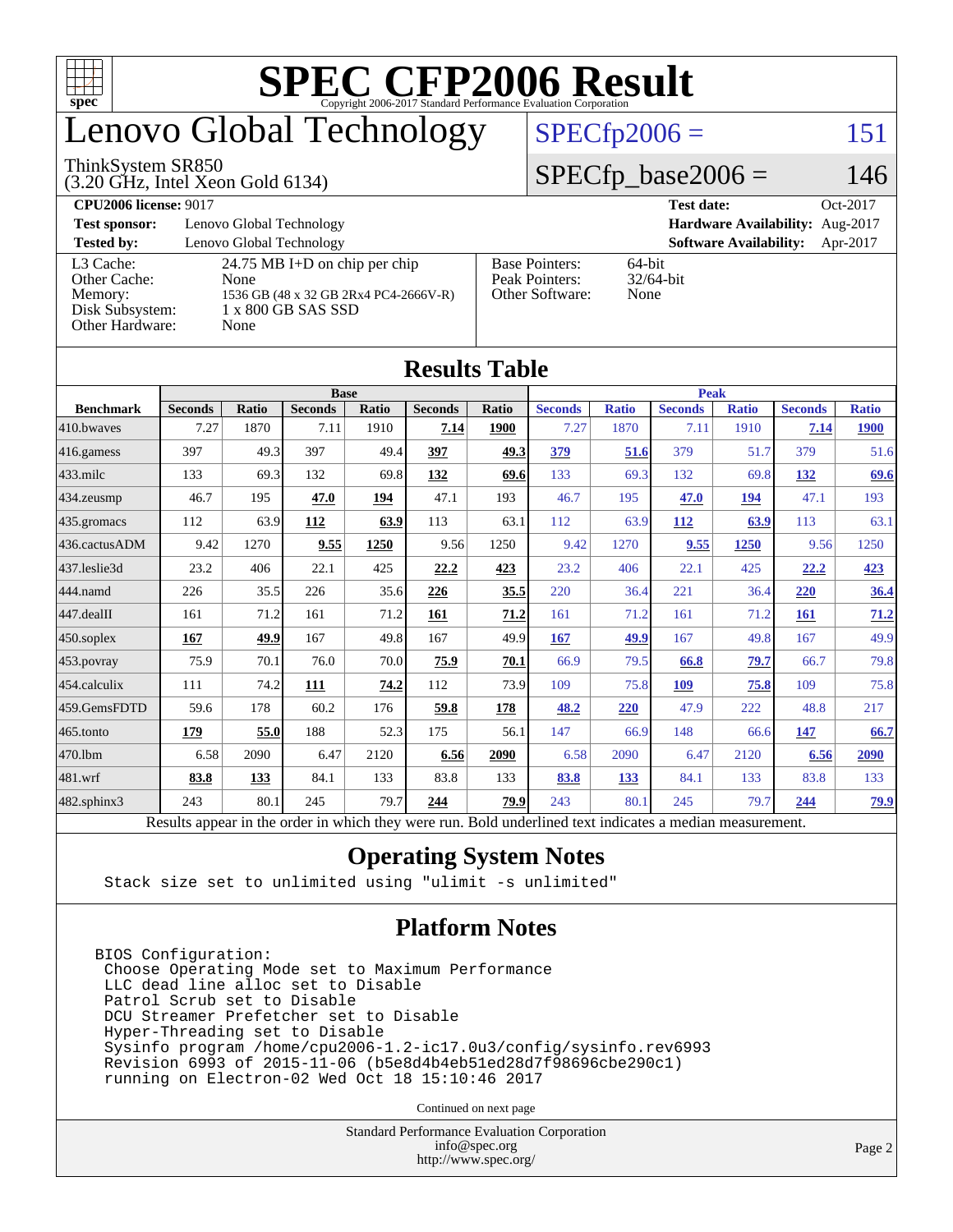

# enovo Global Technology

ThinkSystem SR850

 $SPECTp2006 = 151$ 

(3.20 GHz, Intel Xeon Gold 6134)

 $SPECTp\_base2006 = 146$ 

**[CPU2006 license:](http://www.spec.org/auto/cpu2006/Docs/result-fields.html#CPU2006license)** 9017 **[Test date:](http://www.spec.org/auto/cpu2006/Docs/result-fields.html#Testdate)** Oct-2017

**[Test sponsor:](http://www.spec.org/auto/cpu2006/Docs/result-fields.html#Testsponsor)** Lenovo Global Technology **[Hardware Availability:](http://www.spec.org/auto/cpu2006/Docs/result-fields.html#HardwareAvailability)** Aug-2017 **[Tested by:](http://www.spec.org/auto/cpu2006/Docs/result-fields.html#Testedby)** Lenovo Global Technology **[Software Availability:](http://www.spec.org/auto/cpu2006/Docs/result-fields.html#SoftwareAvailability)** Apr-2017

### **[Platform Notes \(Continued\)](http://www.spec.org/auto/cpu2006/Docs/result-fields.html#PlatformNotes)**

Standard Performance Evaluation Corporation [info@spec.org](mailto:info@spec.org) <http://www.spec.org/> Page 3 This section contains SUT (System Under Test) info as seen by some common utilities. To remove or add to this section, see: <http://www.spec.org/cpu2006/Docs/config.html#sysinfo> From /proc/cpuinfo model name : Intel(R) Xeon(R) Gold 6134 CPU @ 3.20GHz 4 "physical id"s (chips) 32 "processors" cores, siblings (Caution: counting these is hw and system dependent. The following excerpts from /proc/cpuinfo might not be reliable. Use with caution.) cpu cores : 8 siblings physical 0: cores 0 4 5 6 16 19 20 22 physical 1: cores 1 2 3 4 8 18 24 27 physical 2: cores 0 1 2 3 4 10 19 24 physical 3: cores 0 2 3 9 16 19 26 27 cache size : 25344 KB From /proc/meminfo MemTotal: 1584975228 kB HugePages\_Total: 0<br>Hugepagesize: 2048 kB Hugepagesize: From /etc/\*release\* /etc/\*version\* SuSE-release: SUSE Linux Enterprise Server 12 (x86\_64) VERSION = 12 PATCHLEVEL = 2 # This file is deprecated and will be removed in a future service pack or release. # Please check /etc/os-release for details about this release. os-release: NAME="SLES" VERSION="12-SP2" VERSION\_ID="12.2" PRETTY\_NAME="SUSE Linux Enterprise Server 12 SP2" ID="sles" ANSI\_COLOR="0;32" CPE\_NAME="cpe:/o:suse:sles:12:sp2" uname -a: Linux Electron-02 4.4.21-69-default #1 SMP Tue Oct 25 10:58:20 UTC 2016 (9464f67) x86\_64 x86\_64 x86\_64 GNU/Linux run-level 3 Oct 18 14:46 SPEC is set to: /home/cpu2006-1.2-ic17.0u3 Filesystem Type Size Used Avail Use% Mounted on /dev/sda4 xfs 689G 101G 589G 15% /home Additional information from dmidecode: Continued on next page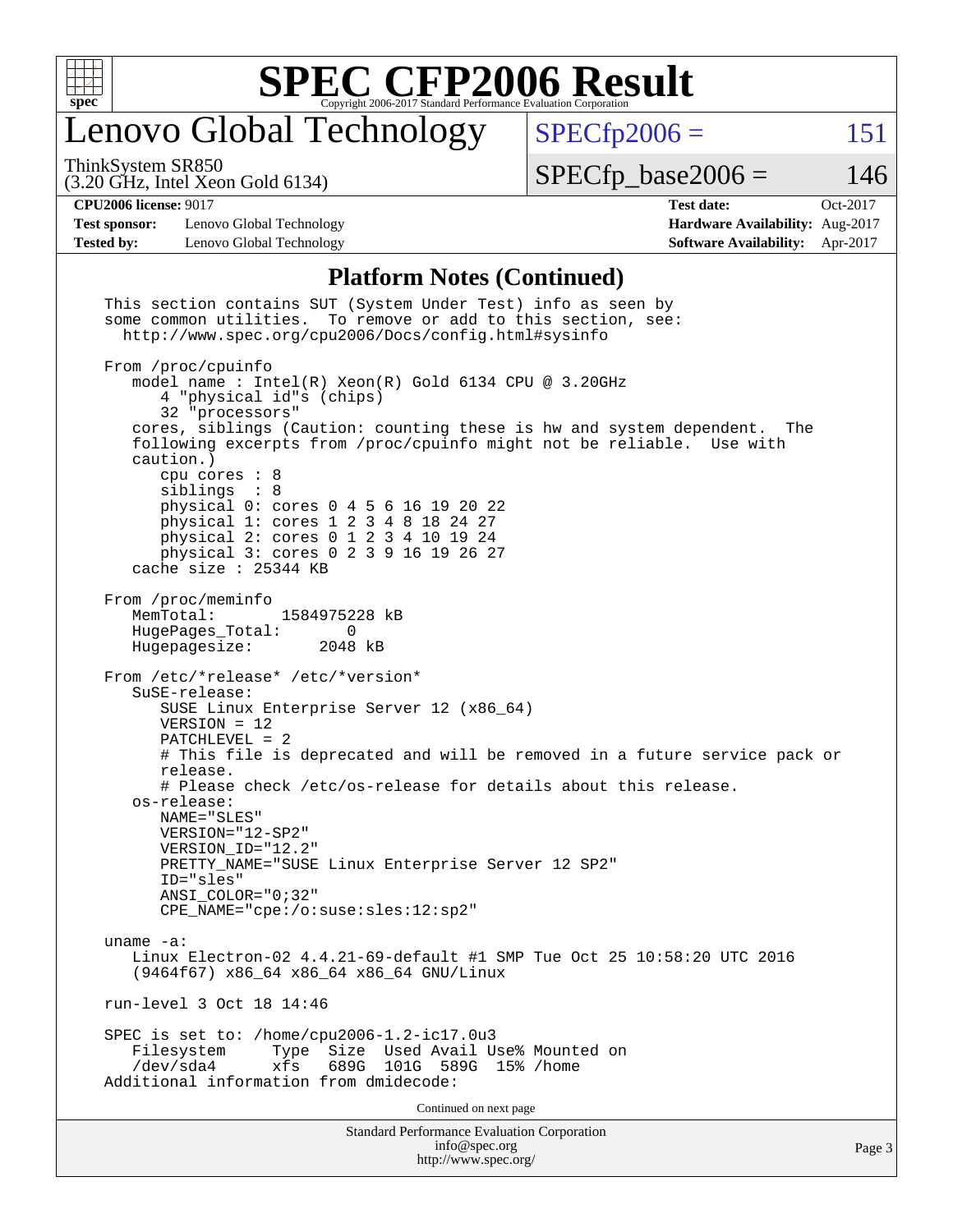

# enovo Global Technology

 $SPECTp2006 = 151$ 

(3.20 GHz, Intel Xeon Gold 6134) ThinkSystem SR850

 $SPECTp\_base2006 = 146$ 

**[CPU2006 license:](http://www.spec.org/auto/cpu2006/Docs/result-fields.html#CPU2006license)** 9017 **[Test date:](http://www.spec.org/auto/cpu2006/Docs/result-fields.html#Testdate)** Oct-2017

**[Test sponsor:](http://www.spec.org/auto/cpu2006/Docs/result-fields.html#Testsponsor)** Lenovo Global Technology **[Hardware Availability:](http://www.spec.org/auto/cpu2006/Docs/result-fields.html#HardwareAvailability)** Aug-2017 **[Tested by:](http://www.spec.org/auto/cpu2006/Docs/result-fields.html#Testedby)** Lenovo Global Technology **[Software Availability:](http://www.spec.org/auto/cpu2006/Docs/result-fields.html#SoftwareAvailability)** Apr-2017

#### **[Platform Notes \(Continued\)](http://www.spec.org/auto/cpu2006/Docs/result-fields.html#PlatformNotes)**

 Warning: Use caution when you interpret this section. The 'dmidecode' program reads system data which is "intended to allow hardware to be accurately determined", but the intent may not be met, as there are frequent changes to hardware, firmware, and the "DMTF SMBIOS" standard.

 BIOS Lenovo -[TEE113J-1.00]- 06/03/2017 Memory: 48x Samsung M393A4K40BB2-CTD 32 GB 2 rank 2666 MHz

(End of data from sysinfo program)

#### **[General Notes](http://www.spec.org/auto/cpu2006/Docs/result-fields.html#GeneralNotes)**

Environment variables set by runspec before the start of the run: KMP\_AFFINITY = "granularity=fine,compact" LD\_LIBRARY\_PATH = "/home/cpu2006-1.2-ic17.0u3/lib/ia32:/home/cpu2006-1.2-ic17.0u3/lib/intel64:/home/cpu2006-1.2-ic17.0u3/sh10.2" OMP NUM THREADS = "32"

 Binaries compiled on a system with 1x Intel Core i7-4790 CPU + 32GB RAM memory using Redhat Enterprise Linux 7.2 Transparent Huge Pages disabled with: echo never > /sys/kernel/mm/transparent\_hugepage/enable Filesystem page cache cleared with: shell invocation of 'sync; echo 3 > /proc/sys/vm/drop\_caches' prior to run

## **[Base Compiler Invocation](http://www.spec.org/auto/cpu2006/Docs/result-fields.html#BaseCompilerInvocation)**

[C benchmarks](http://www.spec.org/auto/cpu2006/Docs/result-fields.html#Cbenchmarks): [icc -m64](http://www.spec.org/cpu2006/results/res2017q4/cpu2006-20171211-51112.flags.html#user_CCbase_intel_icc_64bit_bda6cc9af1fdbb0edc3795bac97ada53)

[C++ benchmarks:](http://www.spec.org/auto/cpu2006/Docs/result-fields.html#CXXbenchmarks) [icpc -m64](http://www.spec.org/cpu2006/results/res2017q4/cpu2006-20171211-51112.flags.html#user_CXXbase_intel_icpc_64bit_fc66a5337ce925472a5c54ad6a0de310)

[Fortran benchmarks](http://www.spec.org/auto/cpu2006/Docs/result-fields.html#Fortranbenchmarks): [ifort -m64](http://www.spec.org/cpu2006/results/res2017q4/cpu2006-20171211-51112.flags.html#user_FCbase_intel_ifort_64bit_ee9d0fb25645d0210d97eb0527dcc06e)

[Benchmarks using both Fortran and C](http://www.spec.org/auto/cpu2006/Docs/result-fields.html#BenchmarksusingbothFortranandC): [icc -m64](http://www.spec.org/cpu2006/results/res2017q4/cpu2006-20171211-51112.flags.html#user_CC_FCbase_intel_icc_64bit_bda6cc9af1fdbb0edc3795bac97ada53) [ifort -m64](http://www.spec.org/cpu2006/results/res2017q4/cpu2006-20171211-51112.flags.html#user_CC_FCbase_intel_ifort_64bit_ee9d0fb25645d0210d97eb0527dcc06e)

## **[Base Portability Flags](http://www.spec.org/auto/cpu2006/Docs/result-fields.html#BasePortabilityFlags)**

 410.bwaves: [-DSPEC\\_CPU\\_LP64](http://www.spec.org/cpu2006/results/res2017q4/cpu2006-20171211-51112.flags.html#suite_basePORTABILITY410_bwaves_DSPEC_CPU_LP64) 416.gamess: [-DSPEC\\_CPU\\_LP64](http://www.spec.org/cpu2006/results/res2017q4/cpu2006-20171211-51112.flags.html#suite_basePORTABILITY416_gamess_DSPEC_CPU_LP64) 433.milc: [-DSPEC\\_CPU\\_LP64](http://www.spec.org/cpu2006/results/res2017q4/cpu2006-20171211-51112.flags.html#suite_basePORTABILITY433_milc_DSPEC_CPU_LP64) 434.zeusmp: [-DSPEC\\_CPU\\_LP64](http://www.spec.org/cpu2006/results/res2017q4/cpu2006-20171211-51112.flags.html#suite_basePORTABILITY434_zeusmp_DSPEC_CPU_LP64) 435.gromacs: [-DSPEC\\_CPU\\_LP64](http://www.spec.org/cpu2006/results/res2017q4/cpu2006-20171211-51112.flags.html#suite_basePORTABILITY435_gromacs_DSPEC_CPU_LP64) [-nofor\\_main](http://www.spec.org/cpu2006/results/res2017q4/cpu2006-20171211-51112.flags.html#user_baseLDPORTABILITY435_gromacs_f-nofor_main)

Continued on next page

Standard Performance Evaluation Corporation [info@spec.org](mailto:info@spec.org) <http://www.spec.org/>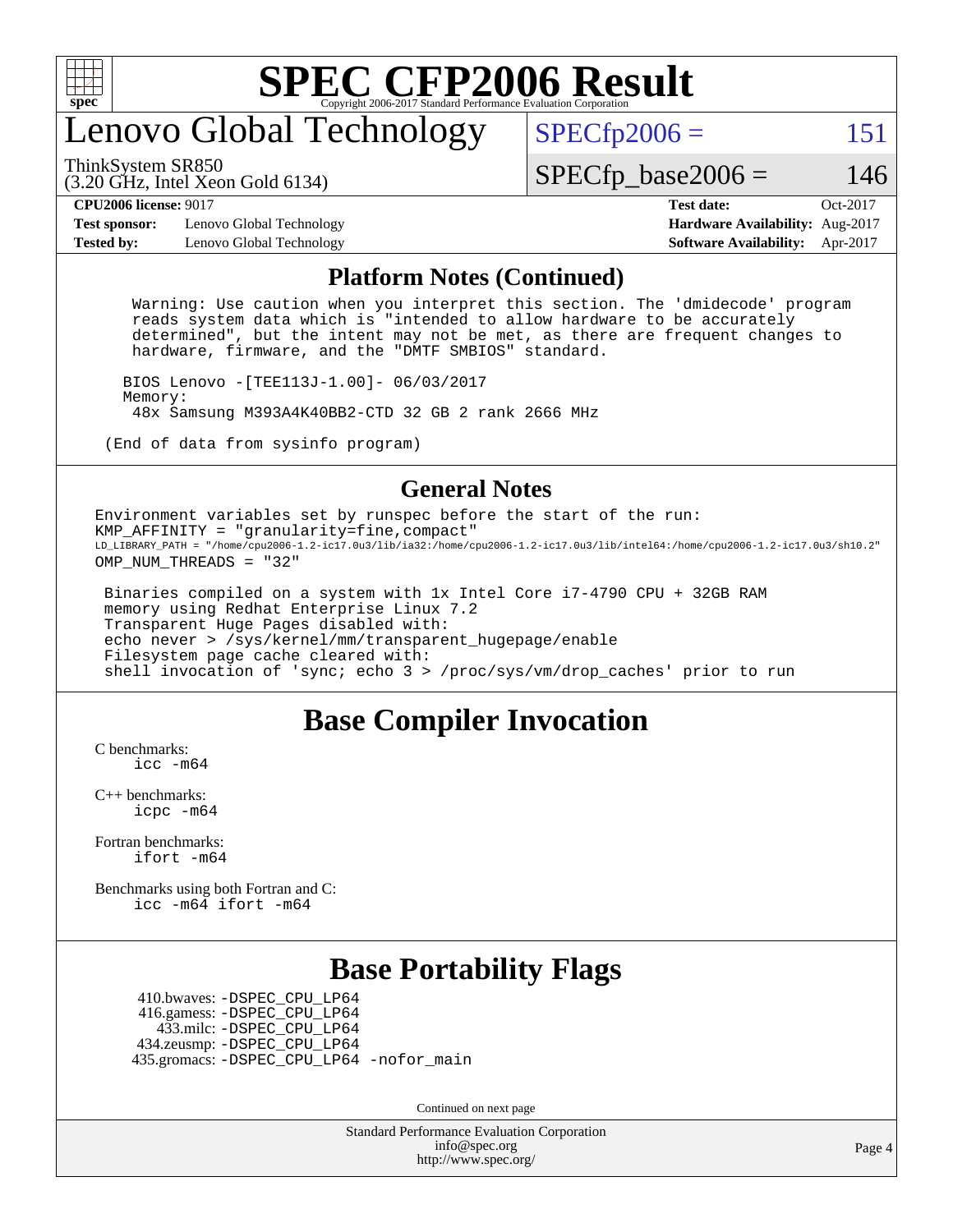

enovo Global Technology

ThinkSystem SR850

(3.20 GHz, Intel Xeon Gold 6134)

 $SPECTp2006 = 151$ 

 $SPECfp\_base2006 = 146$ 

**[Test sponsor:](http://www.spec.org/auto/cpu2006/Docs/result-fields.html#Testsponsor)** Lenovo Global Technology **[Hardware Availability:](http://www.spec.org/auto/cpu2006/Docs/result-fields.html#HardwareAvailability)** Aug-2017

**[CPU2006 license:](http://www.spec.org/auto/cpu2006/Docs/result-fields.html#CPU2006license)** 9017 **[Test date:](http://www.spec.org/auto/cpu2006/Docs/result-fields.html#Testdate)** Oct-2017 **[Tested by:](http://www.spec.org/auto/cpu2006/Docs/result-fields.html#Testedby)** Lenovo Global Technology **[Software Availability:](http://www.spec.org/auto/cpu2006/Docs/result-fields.html#SoftwareAvailability)** Apr-2017

## **[Base Portability Flags \(Continued\)](http://www.spec.org/auto/cpu2006/Docs/result-fields.html#BasePortabilityFlags)**

| 436.cactusADM: -DSPEC_CPU_LP64 -nofor main |                                                                |
|--------------------------------------------|----------------------------------------------------------------|
| 437.leslie3d: -DSPEC CPU LP64              |                                                                |
| 444.namd: -DSPEC CPU LP64                  |                                                                |
| 447.dealII: -DSPEC CPU LP64                |                                                                |
| 450.soplex: -DSPEC_CPU_LP64                |                                                                |
| 453.povray: -DSPEC_CPU_LP64                |                                                                |
| 454.calculix: -DSPEC_CPU_LP64 -nofor_main  |                                                                |
| 459.GemsFDTD: - DSPEC_CPU_LP64             |                                                                |
| 465.tonto: -DSPEC CPU LP64                 |                                                                |
| 470.1bm: - DSPEC CPU LP64                  |                                                                |
|                                            | 481.wrf: -DSPEC CPU_LP64 -DSPEC_CPU_CASE_FLAG -DSPEC_CPU_LINUX |
| 482.sphinx3: -DSPEC CPU LP64               |                                                                |

## **[Base Optimization Flags](http://www.spec.org/auto/cpu2006/Docs/result-fields.html#BaseOptimizationFlags)**

[C benchmarks](http://www.spec.org/auto/cpu2006/Docs/result-fields.html#Cbenchmarks):

[-xCORE-AVX2](http://www.spec.org/cpu2006/results/res2017q4/cpu2006-20171211-51112.flags.html#user_CCbase_f-xCORE-AVX2) [-ipo](http://www.spec.org/cpu2006/results/res2017q4/cpu2006-20171211-51112.flags.html#user_CCbase_f-ipo) [-O3](http://www.spec.org/cpu2006/results/res2017q4/cpu2006-20171211-51112.flags.html#user_CCbase_f-O3) [-no-prec-div](http://www.spec.org/cpu2006/results/res2017q4/cpu2006-20171211-51112.flags.html#user_CCbase_f-no-prec-div) [-parallel](http://www.spec.org/cpu2006/results/res2017q4/cpu2006-20171211-51112.flags.html#user_CCbase_f-parallel) [-qopt-prefetch](http://www.spec.org/cpu2006/results/res2017q4/cpu2006-20171211-51112.flags.html#user_CCbase_f-qopt-prefetch)

[C++ benchmarks:](http://www.spec.org/auto/cpu2006/Docs/result-fields.html#CXXbenchmarks) [-xCORE-AVX2](http://www.spec.org/cpu2006/results/res2017q4/cpu2006-20171211-51112.flags.html#user_CXXbase_f-xCORE-AVX2) [-ipo](http://www.spec.org/cpu2006/results/res2017q4/cpu2006-20171211-51112.flags.html#user_CXXbase_f-ipo) [-O3](http://www.spec.org/cpu2006/results/res2017q4/cpu2006-20171211-51112.flags.html#user_CXXbase_f-O3) [-no-prec-div](http://www.spec.org/cpu2006/results/res2017q4/cpu2006-20171211-51112.flags.html#user_CXXbase_f-no-prec-div) [-qopt-prefetch](http://www.spec.org/cpu2006/results/res2017q4/cpu2006-20171211-51112.flags.html#user_CXXbase_f-qopt-prefetch)

[Fortran benchmarks](http://www.spec.org/auto/cpu2006/Docs/result-fields.html#Fortranbenchmarks): [-xCORE-AVX2](http://www.spec.org/cpu2006/results/res2017q4/cpu2006-20171211-51112.flags.html#user_FCbase_f-xCORE-AVX2) [-ipo](http://www.spec.org/cpu2006/results/res2017q4/cpu2006-20171211-51112.flags.html#user_FCbase_f-ipo) [-O3](http://www.spec.org/cpu2006/results/res2017q4/cpu2006-20171211-51112.flags.html#user_FCbase_f-O3) [-no-prec-div](http://www.spec.org/cpu2006/results/res2017q4/cpu2006-20171211-51112.flags.html#user_FCbase_f-no-prec-div) [-parallel](http://www.spec.org/cpu2006/results/res2017q4/cpu2006-20171211-51112.flags.html#user_FCbase_f-parallel) [-qopt-prefetch](http://www.spec.org/cpu2006/results/res2017q4/cpu2006-20171211-51112.flags.html#user_FCbase_f-qopt-prefetch)

[Benchmarks using both Fortran and C](http://www.spec.org/auto/cpu2006/Docs/result-fields.html#BenchmarksusingbothFortranandC): [-xCORE-AVX2](http://www.spec.org/cpu2006/results/res2017q4/cpu2006-20171211-51112.flags.html#user_CC_FCbase_f-xCORE-AVX2) [-ipo](http://www.spec.org/cpu2006/results/res2017q4/cpu2006-20171211-51112.flags.html#user_CC_FCbase_f-ipo) [-O3](http://www.spec.org/cpu2006/results/res2017q4/cpu2006-20171211-51112.flags.html#user_CC_FCbase_f-O3) [-no-prec-div](http://www.spec.org/cpu2006/results/res2017q4/cpu2006-20171211-51112.flags.html#user_CC_FCbase_f-no-prec-div) [-parallel](http://www.spec.org/cpu2006/results/res2017q4/cpu2006-20171211-51112.flags.html#user_CC_FCbase_f-parallel) [-qopt-prefetch](http://www.spec.org/cpu2006/results/res2017q4/cpu2006-20171211-51112.flags.html#user_CC_FCbase_f-qopt-prefetch)

## **[Peak Compiler Invocation](http://www.spec.org/auto/cpu2006/Docs/result-fields.html#PeakCompilerInvocation)**

[C benchmarks](http://www.spec.org/auto/cpu2006/Docs/result-fields.html#Cbenchmarks): [icc -m64](http://www.spec.org/cpu2006/results/res2017q4/cpu2006-20171211-51112.flags.html#user_CCpeak_intel_icc_64bit_bda6cc9af1fdbb0edc3795bac97ada53)

[C++ benchmarks:](http://www.spec.org/auto/cpu2006/Docs/result-fields.html#CXXbenchmarks) [icpc -m64](http://www.spec.org/cpu2006/results/res2017q4/cpu2006-20171211-51112.flags.html#user_CXXpeak_intel_icpc_64bit_fc66a5337ce925472a5c54ad6a0de310)

[Fortran benchmarks](http://www.spec.org/auto/cpu2006/Docs/result-fields.html#Fortranbenchmarks): [ifort -m64](http://www.spec.org/cpu2006/results/res2017q4/cpu2006-20171211-51112.flags.html#user_FCpeak_intel_ifort_64bit_ee9d0fb25645d0210d97eb0527dcc06e)

[Benchmarks using both Fortran and C](http://www.spec.org/auto/cpu2006/Docs/result-fields.html#BenchmarksusingbothFortranandC): [icc -m64](http://www.spec.org/cpu2006/results/res2017q4/cpu2006-20171211-51112.flags.html#user_CC_FCpeak_intel_icc_64bit_bda6cc9af1fdbb0edc3795bac97ada53) [ifort -m64](http://www.spec.org/cpu2006/results/res2017q4/cpu2006-20171211-51112.flags.html#user_CC_FCpeak_intel_ifort_64bit_ee9d0fb25645d0210d97eb0527dcc06e)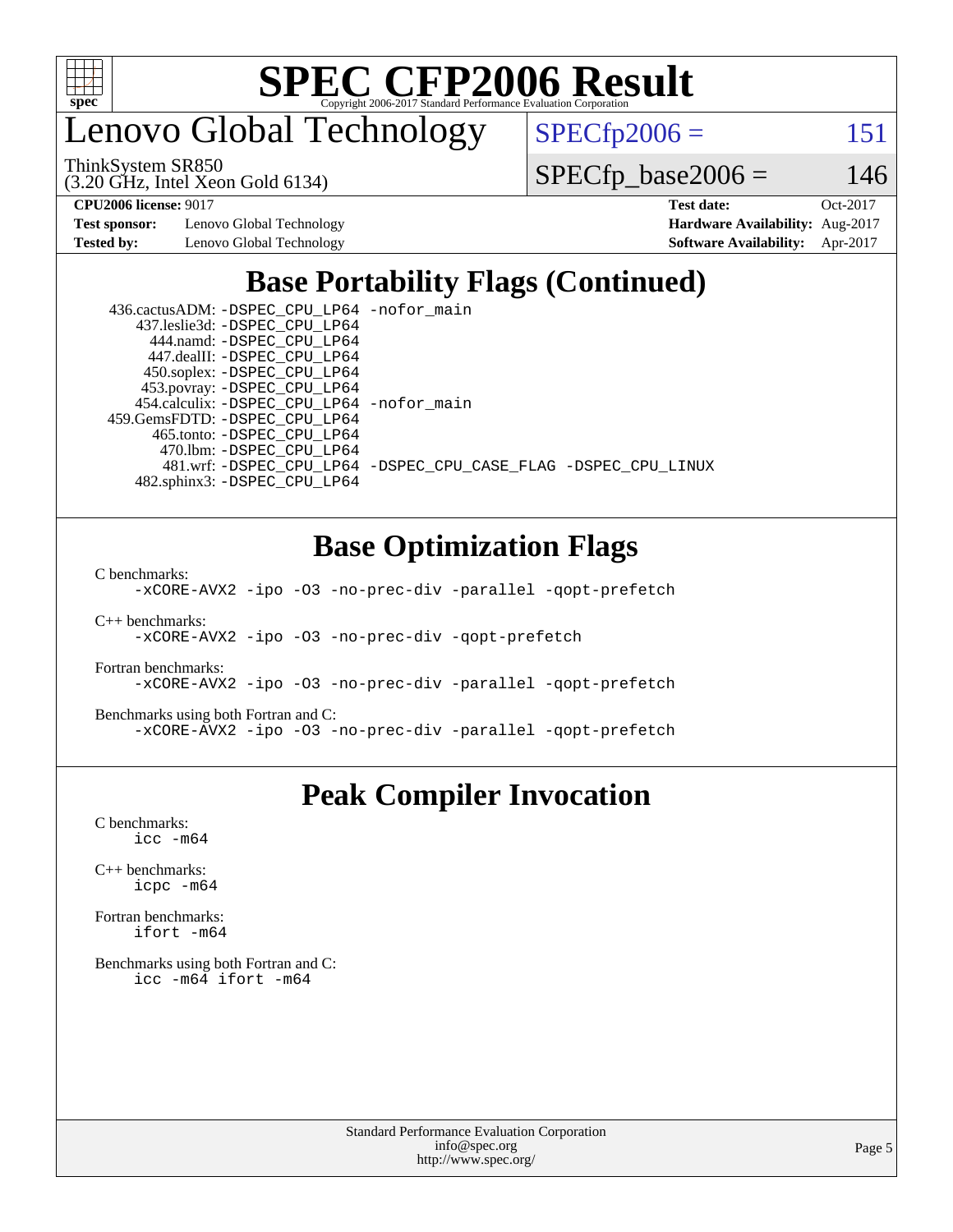

# enovo Global Technology

ThinkSystem SR850

(3.20 GHz, Intel Xeon Gold 6134)

 $SPECfp2006 = 151$  $SPECfp2006 = 151$  $SPECTp\_base2006 = 146$ 

**[Test sponsor:](http://www.spec.org/auto/cpu2006/Docs/result-fields.html#Testsponsor)** Lenovo Global Technology **[Hardware Availability:](http://www.spec.org/auto/cpu2006/Docs/result-fields.html#HardwareAvailability)** Aug-2017 **[Tested by:](http://www.spec.org/auto/cpu2006/Docs/result-fields.html#Testedby)** Lenovo Global Technology **[Software Availability:](http://www.spec.org/auto/cpu2006/Docs/result-fields.html#SoftwareAvailability)** Apr-2017

**[CPU2006 license:](http://www.spec.org/auto/cpu2006/Docs/result-fields.html#CPU2006license)** 9017 **[Test date:](http://www.spec.org/auto/cpu2006/Docs/result-fields.html#Testdate)** Oct-2017

## **[Peak Portability Flags](http://www.spec.org/auto/cpu2006/Docs/result-fields.html#PeakPortabilityFlags)**

Same as Base Portability Flags

# **[Peak Optimization Flags](http://www.spec.org/auto/cpu2006/Docs/result-fields.html#PeakOptimizationFlags)**

[C benchmarks](http://www.spec.org/auto/cpu2006/Docs/result-fields.html#Cbenchmarks):

433.milc: basepeak = yes

 $470.$ lbm: basepeak = yes

 $482$ .sphinx3: basepeak = yes

[C++ benchmarks:](http://www.spec.org/auto/cpu2006/Docs/result-fields.html#CXXbenchmarks)

```
 444.namd: -prof-gen(pass 1) -prof-use(pass 2) -xCORE-AVX2(pass 2)
       -par-num-threads=1(pass 1) -ipo(pass 2) -O3(pass 2)
       -no-prec-div(pass 2) -fno-alias -auto-ilp32
```
447.dealII: basepeak = yes

 $450$ .soplex: basepeak = yes

```
 453.povray: -prof-gen(pass 1) -prof-use(pass 2) -xCORE-AVX2(pass 2)
        -par-num-threads=1-ipo-O3(pass 2)-no-prec-div(pass 2) -unroll4 -ansi-alias
```
[Fortran benchmarks](http://www.spec.org/auto/cpu2006/Docs/result-fields.html#Fortranbenchmarks):

```
410.bwaves: basepeak = yes 416.gamess: -prof-gen(pass 1) -prof-use(pass 2) -xCORE-AVX2(pass 2)
           -par-num-threads=1-ipo-O3(pass 2)-no-prec-div(pass 2) -unroll2 -inline-level=0 -scalar-rep-
   434.zeusmp: basepeak = yes
   437.leslie3d: basepeak = yes
459.GemsFDTD: -prof-gen(pass 1) -prof-use(pass 2) -xCORE-AVX2(pass 2)
           -par-num-threads=1-ipo-O3(pass 2)-no-prec-div(pass 2) -unroll2 -inline-level=0
           -qopt-prefetch -parallel
     465.tonto: -prof-gen(pass 1) -prof-use(pass 2) -xCORE-AVX2(pass 2)
           -par-num-threads=1(pass 1) -ipo(pass 2) -O3(pass 2)
           -no-prec-div-inline-calloc-qopt-malloc-options=3
           -auto -unroll4
```
Continued on next page

```
Standard Performance Evaluation Corporation
            info@spec.org
          http://www.spec.org/
```